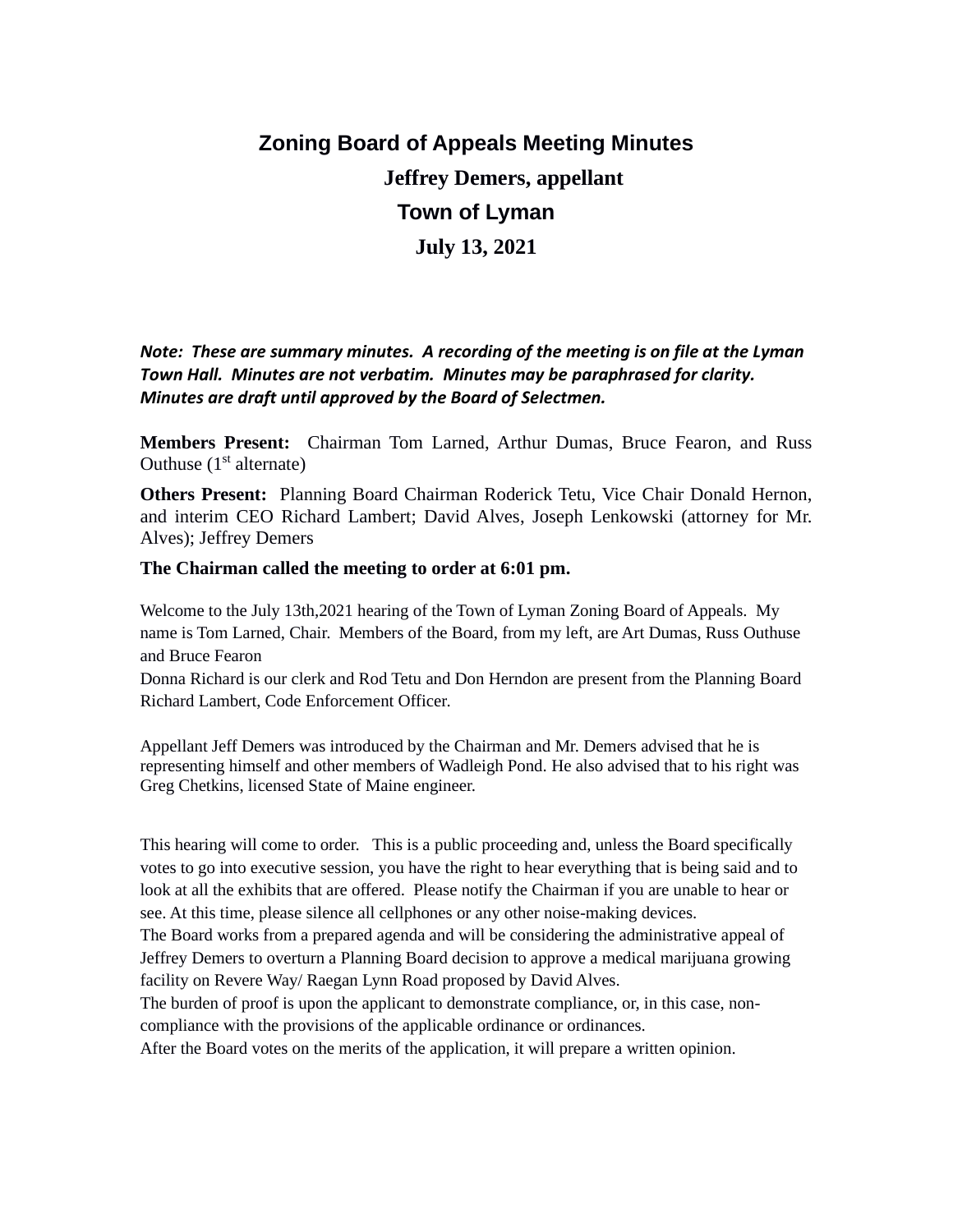## **Lyman Zoning Board of Appeals Hearing Jeff Demers vs. Planning Board decision July 13, 2021 page 2 of 5**

Appeals from adverse decisions must be filed with Superior Court within 45 days of the Board's decision. Also, to be certain that you preserve your individual right to file any such appeal, you must be certain that this Board's record evidences your appearance this evening and the basis for your support or opposition. Please record your attendance on the sign-in sheet by printing and signing your name. Remote attendees will be recorded by the meeting moderator. Again, remember this is a public proceeding and you have the right to hear and see what is happening. All persons speaking will be asked to first state their name and address or affiliation.

Are there any questions?

## **Preliminary business**:

Quorum: A quorum of the ZBA shall consist of three members. As only three members and one alternate observer are present for this meeting, I must advise you that you may request the meeting be postponed to a later date in the hope of a full board.

*Appellant Jeff Demers asked what would happen if the decision ended in a tie. Chairman advised that it is not permissible and that a decision would be made before the meeting would be able to adjourn. They would continue to deliberate." at that point.*

Timeliness of appeal. Planning Board decision May 19, 2021 – appeal filed June 17, 2021. (less than 30 days from the decision)

A quick summary of this appeal: Wadleigh Pond Road will not support the increased traffic, erosion control and storm water runoff issues are not certified by a professional engineer, and the water supply for fire protection is not addressed.

Section 8.3.9 of the Zoning ordinance states: The Zoning Board of Appeals shall be on an appellate basis and shall be limited to a review of the record developed before the Planning Board. Any appeal from a decision of the Zoning Board of Appeals under this section shall be made to Superior Court within 45 days after the date of that decision.

Do any of the Board members have a direct or indirect pecuniary interest in the subject matters of the application?

## **No board members had any direct or indirect interest.**

As an abutter, and with financial responsibility for road maintenance, the applicant has standing to appeal.

After the preliminary business meets the satisfaction of the Board it can proceed with its substantive review.

Presentation by the applicant and his/her attorney and witnesses, without interruption;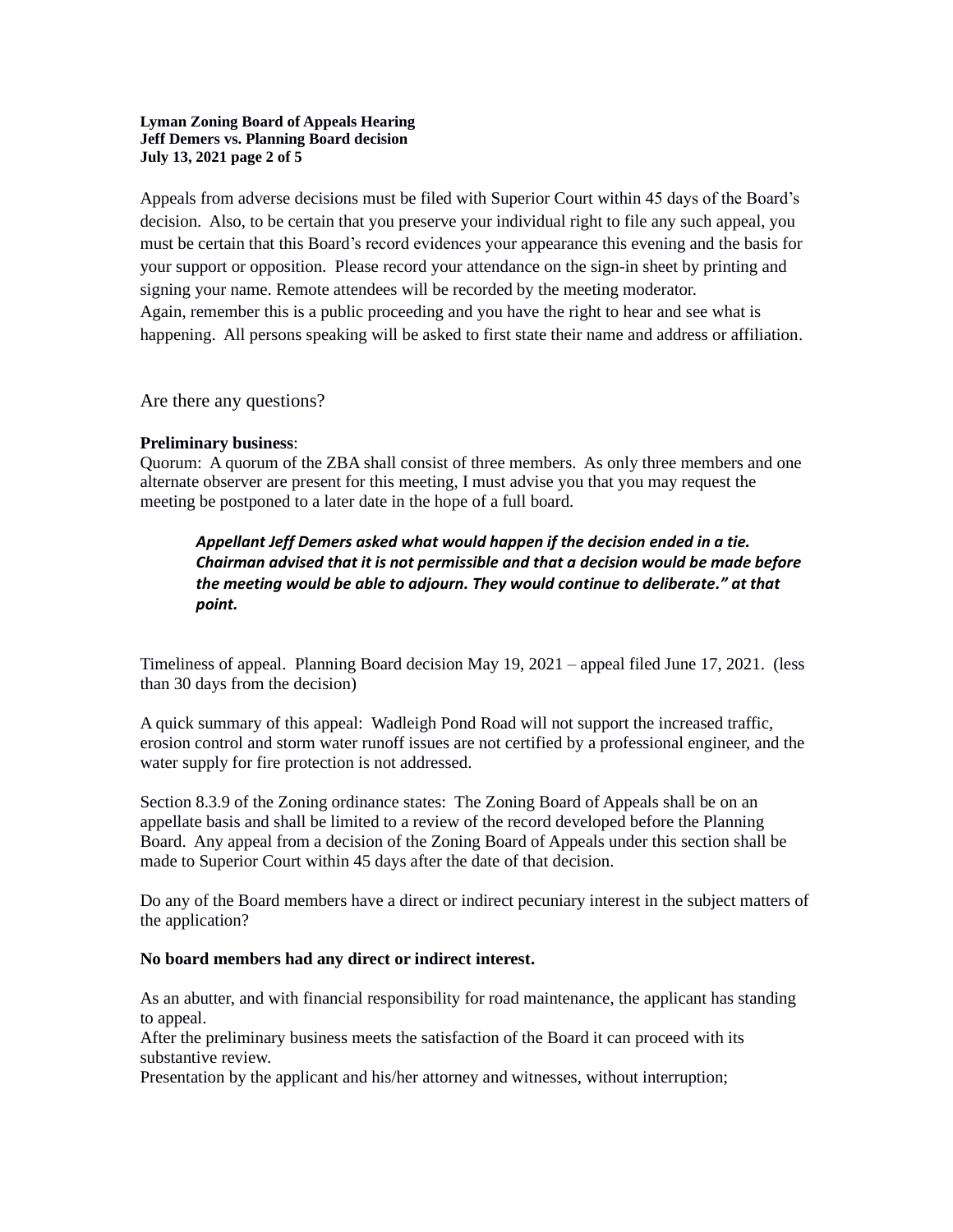**Lyman Zoning Board of Appeals Hearing Jeff Demers vs. Planning Board decision July 13, 2021 page 3 of 5**

Planning Board member Don Hernon submitted memos to the Board for review. He also gave copies to appellant and to Mr. Alves.

He referenced under memo that it contained background material from the original submittal and appeal.

He advised that there was a notice of decision on the original application and that this was a new application, not a revised application.

The memos will be attached to the end of the minutes but pertained to "standing" of an appeal.

Reference material and background information on the memos along with comments. Don referenced page 2. Notice of decision was for a new application and not a revised. Date submitted by applicant on May 19<sup>th</sup> was a new application and not a revised application as the original was appealed and overturned.

He referred to the MMA Planning Board Manual which states that actual participation in Proceedings is required. Anyone wishing to appeal must attend the local hearing process. The appellant was only present briefly. He entered the room, took a picture and did not sign in. Therefore, the Planning Board agrees that Mr. Demers did not participate and therefore does not have standing to appeal the Planning Board.

He requested that the ZBA is requested to clarify the standing of both the Planning Board members and Mr. Demers regarding this project.

Zoning Board of Appeals reviewed the MMA Manual section referenced. Planning Board chair advised that if they allowed this appeal to go through, it would inadvertently allow anyone to appeal a planning board decision even if they never attended a hearing. Planning Board does not even believe the appellant is an actual abutter of the project. ZBA chair asked the appellant if he was an abutter. Mr. Demers explained that he owns land that is a direct abutter to the project but it not yet built on. Mr. Demers went on to say that he wanted to comment on the Planning Board's argument that he did not attend the meeting. Mr. Demers showed the registered letter arrived on Tuesday May  $4<sup>th</sup>$  and that the meeting was on the  $5<sup>th</sup>$ . He already had a commitment. He also said that the meeting on May  $18<sup>th</sup>$  had no agenda posted and he did not have any idea it was going to be on the agenda.

The Zoning Board of appeals felt that Mr. Demers technically had standing being an abutter. Mr. Demers was asked to show on the map where in relation to the project his property was. Mr. Demers showed where his property and that of his family was located. Mr. Demers advised that he disagrees that he is not an actual abutter.

Mr. Alves then approached the map and showed that the project is off the map being used.

Mr. Larned, from ZBA asked that as an abutter, they would be personally affected due to increased traffic but asked if the appellant would have standing since he did not attend the hearing. He asked other members of the board their thoughts. The original decision that was voted on following the ordinance was voted on but still questioning whether or not he has standing or not.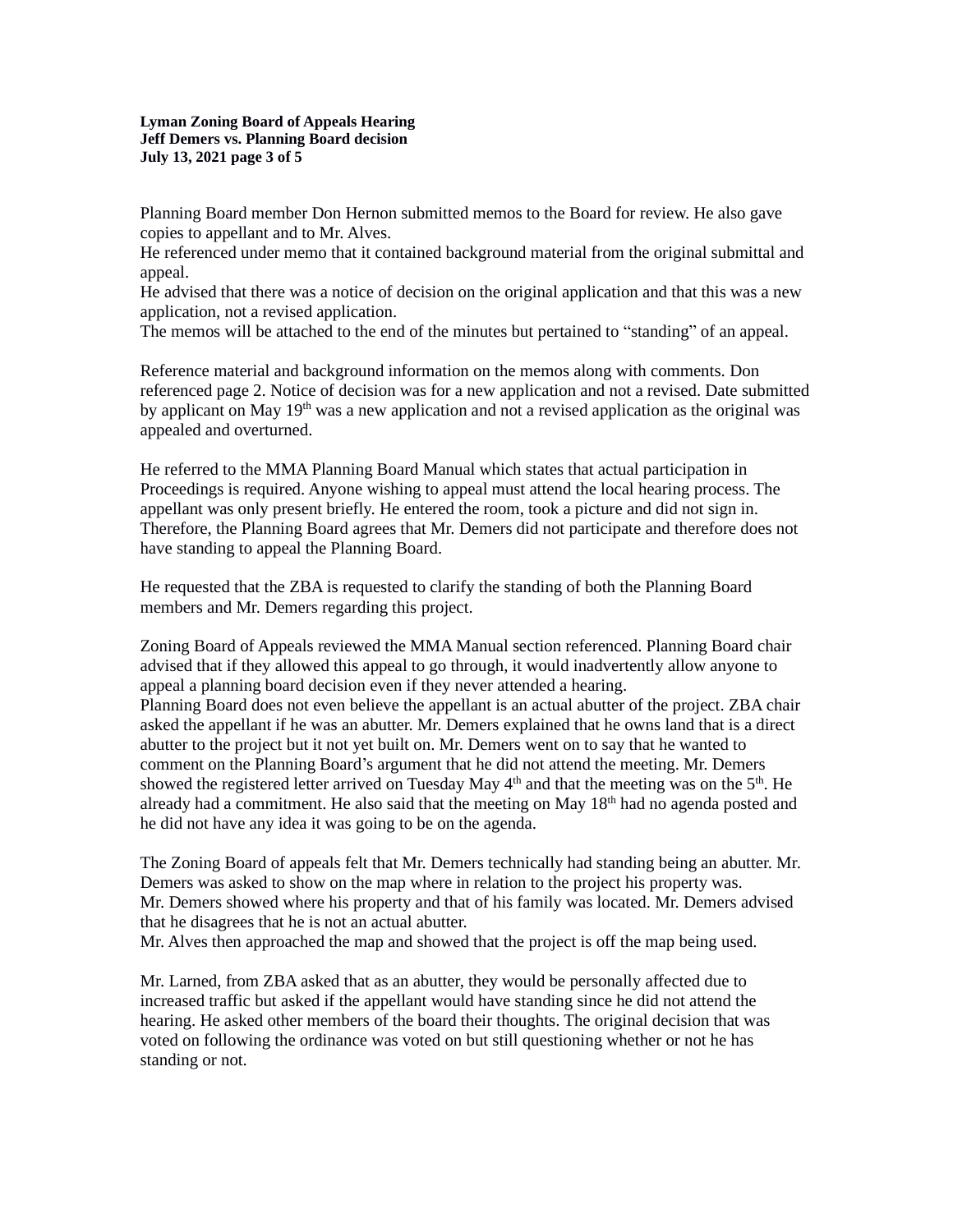## **Lyman Zoning Board of Appeals Hearing Jeff Demers vs. Planning Board decision July 13, 2021 page 4 of 5**

They do not believe he is an actual abutter, but would be affected by it. Mr. Larned believed they should move forward with the hearing despite what the MMA policy said that appellant should attending public hearing. Audience member accused them of making up their own rules.

Planning board member does not believe Mr. Demers did not even need to be notified as he was not an actual abutter. Chapter 4 of the Manual for local land use was cited. It states that if a citizen can demonstrate has or will suffer from a decision, that citizen has standing to appeal. Person must show how they would be personally affected.

He asked if Mr. Demers would suffer more than the general public by this project. There is no road association that would be affected. Wadleigh Pond Rd may see extra traffic or storm water issues, but not more so than the general public.

ZBA Chair Tom asked if they are ready to vote on standing. Mr. Demers asked about the five reasons for appeal. Chair asked Mr. Demers why he would have more standing than anyone else for an appeal as a non abutter.

He advised he walked the road, excessive traffic. He believes the odor would affect his family's enjoyment of his back yard. Odor controlled was addressed.

Mr. Demers mentioned issues with blue baby syndrome, nitrates and the water supply. Drainage issues would come in to affect water supply in his opinion. He is very nervous about water supply.

Edward Titcomb came forward to discuss the standing issue. He said they shouldn't lose site of the fact that the public hearing held on 5/18/21 prior to the site walk was held. The appellant may not have received the correct date on time, but he did show up and take a picture. If he was able to be there, he could have objected at that point that did not allow him to plan ahead. The situation now with exhibits and information are the kind of evidence that should be heard at a public hearing.

Mr. Larned, chairman once again said we are back to standing. If appellant does not have abutting property and can't demonstrate any more hardship than any other member of the public and he was not at the hearing to object at that point, he asked again if they are ready to vote.

# **Chair asked all those in favor of continuing hearing: Vote 3-0 with 1 abstaining Chair asked all those opposed to continuing say Nay: Vote 3-0 with 1 abstaining**

Mr. Demers addressed the board and said that the Planning Board should never have approved the  $2<sup>nd</sup>$  application while the 1<sup>st</sup> application was being appealed. He said a permit with condition should not have been approved since there was no significant change.

Chair advised that Mr. Demers appealed the planning board decision and without standing a public hearing was not being held.

If someone were appealing and had standing they would be hearing those arguments. With no case, there was no hearing.

Mr. Demers continued to argue that he was not notified and therefore did not have time to prepare. He was given the wrong date and it was never on the agenda.